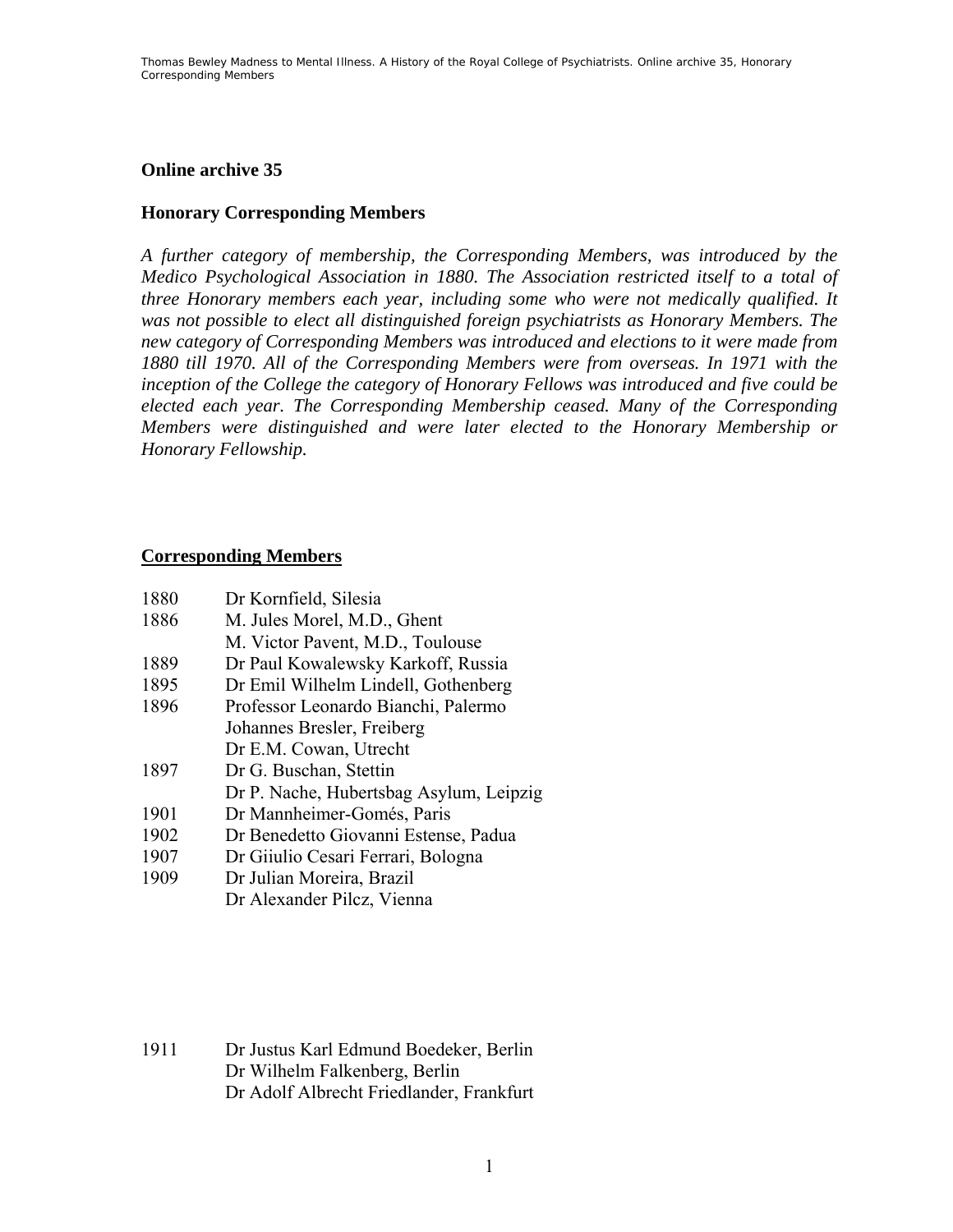| 1922 | Professor Schuzo Kure, Tokyo, Japan                 |
|------|-----------------------------------------------------|
|      | Dr Morowoka, Kyushu, Japan                          |
| 1923 | Dr Sano, Gheel                                      |
|      | Dr L. Vernon Briggs                                 |
| 1924 | Dr H. Cotton, New Jersey, USA                       |
|      | Dr C. Winkler, Utrecht                              |
| 1927 | M René Charpentier, M.D. France                     |
|      | M. Réné Targowla, Paris                             |
| 1928 | Dr Malcolm Andrew Bliss, Missouri, USA              |
|      | Dr Cornelius Ubbo Ariens Kappers, Amsterdam         |
|      | Dr George H. Kirby, New York                        |
|      | Professor Giacomo Pighini Reggio Emilia, Italy      |
|      | Professor August Wimmer, Copenhagen                 |
| 1929 | Dr K. Herman Bouman, Amsterdam                      |
|      | Dr Vilo Maria Buscaino, Naples                      |
|      | Dr Franklin G. Ebaugh, Colorado, USA                |
|      | Dr J.H. Pameijer, Rotterdam, Netherlands            |
|      | Dr George K. Pratt, New York                        |
|      | Dr W.N. van der Scheer, Meerenberg, Holland         |
|      | Dr E.J. Stourman, Leyden                            |
|      | Dr Douglas A. Thom, New England, USA                |
|      | Dr E.D. Wiersma, Professor of Psychiatry, Groningen |
| 1930 | Dr Hans Evenson, Gaustad Hospital, Norway           |
|      | Professor Edward A. Strecker, Philadelphia, USA     |
|      | Professor Charles McFie Campbell, Harvard USA       |
|      | Professor Wilhelm Weygandt, Hamburg                 |
|      | Dr Frankwood E. Williams, New York                  |
|      | Professor Koichi Miyake, Tokyo, Japan               |
|      | Professor Jan Piltz, Cracow, Poland                 |
|      | Professor Ladislav Haškovec, Prague, Czechoslovakia |
|      | Dr Henri Flournoy, Geneva                           |
| 1931 | Dr Clarence Meredith Hincks, New York, USA          |
|      | Dr Arthur H. Ruggles, Yale University, USA          |
|      | Dr Genil Perrin, Paris                              |
|      | Dr A.J. Jouchtchenko, Ukraine                       |
|      | Dr Samuel Ramirez Moreno, Mexico City               |
|      | Dr med. Hans Roemer, Illenau, Germany               |
|      | Dr Gustavo Riedel, Rio de Janeiro, Brazil           |
| 1932 | Dr James V. May, Boston State Hospital, USA         |
| 1934 | Dr Hermann Simon, Westphalia, Germany               |
|      | Dr G. Kraus, Haarlem, Holland                       |
| 1935 | Professor Pierre Combemale, Bailleul Nord, France   |
|      | Professor W. Mayer-Gross, Heidelberg, Germany       |
|      | Dr Thordor Sveinsson, Reykjavik, Iceland            |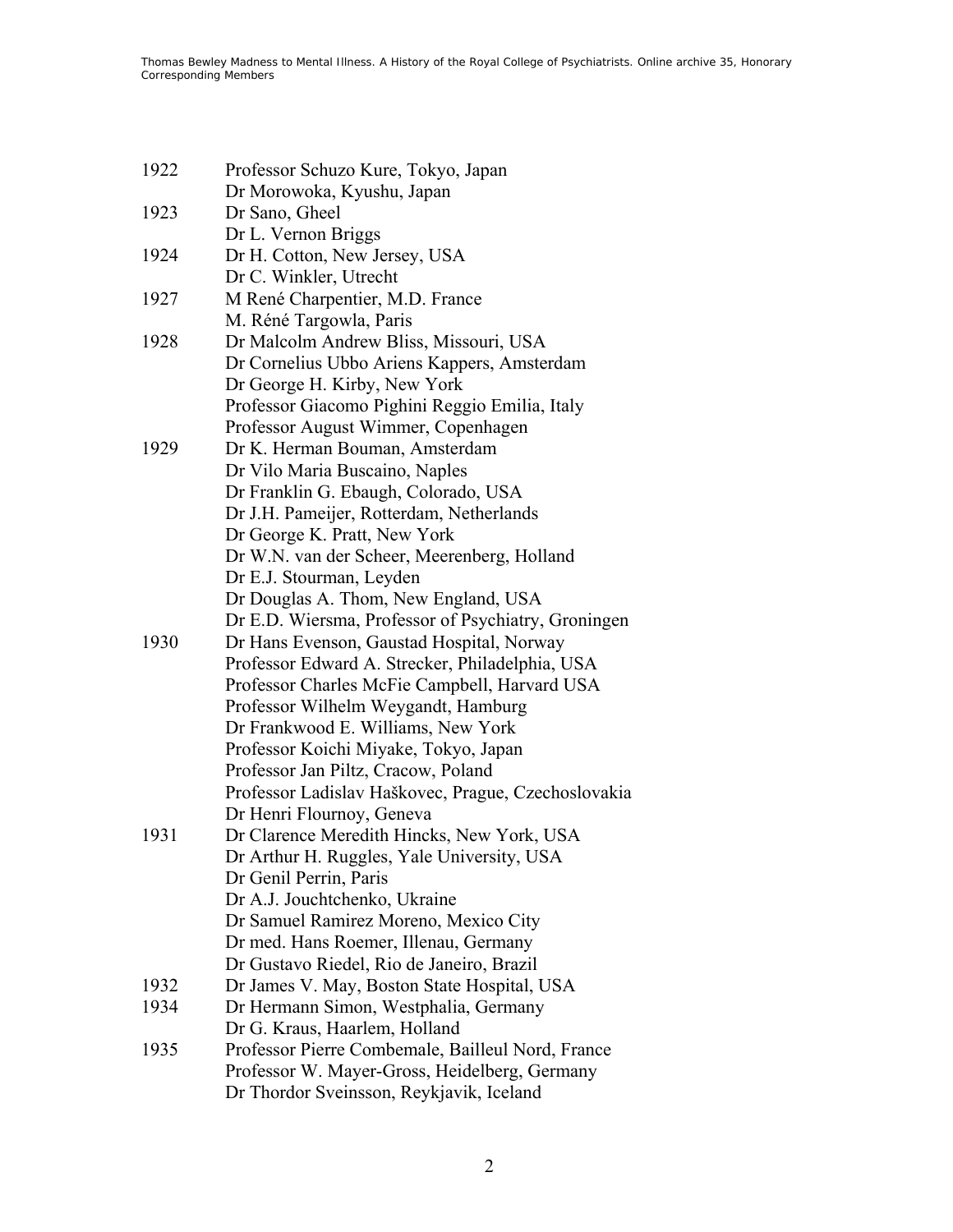|      | Dr Helgi Tómasson, Reykjavik, Iceland                                      |
|------|----------------------------------------------------------------------------|
| 1936 | Professor H.W. Maier, Director, Burghölzi, Zurich                          |
|      | Professor J. Klaesi, Director, University Clinic, Berne                    |
|      | Dr Clarence O. Cheney, Director, New York Psychiatric Institute            |
| 1937 | Dr A. Répond, Valais, Switzerland                                          |
| 1938 | Dr med. R. Gjessing, Oslo, Norway                                          |
| 1946 | Dr Jacques De Busscher, Professor, Brussels                                |
|      | Dr Noël Peron, Paris                                                       |
|      | Dr Theodore Grant Gray, Director General, Mental Hospitals, New Zealand    |
| 1947 | D. Charles Burlingame, Institute of Living, Connecticut                    |
|      | Holstijn Waterman, Secretary, Dutch Society Psychiatry & Neurology         |
| 1948 | Oskar Diethelm, M.D.                                                       |
| 1949 | Dr N.N. Dracoulides, Athens                                                |
|      | Dr A.L.C. Palies, Holland                                                  |
|      | Dr Francis Andrew Völgyesi, Budapest                                       |
| 1950 | Professor Jean Delay, Paris                                                |
|      | Dr O. Odegaard, Oslo                                                       |
|      | Professor H.C. Rümke, Professor of Psychiatry, Utrecht                     |
| 1951 | Dr George S. Stevenson, Past President, American Psychiatric Association   |
| 1952 | Professor Manfred Bleuler, Zurich                                          |
|      | Professor D. Ewen Cameron, Montreal                                        |
|      | Professor Alfonso Millan, Mexico, President World Federation Mental Health |
| 1954 | Dr Yves Porcher, Paris                                                     |
| 1955 | Professor Henri Gastaut, Marseille                                         |
|      | Dr Paul Reiter, Copenhagen, Denmark,                                       |
| 1956 | Robert H. Felix, M.D., Director, National Institute of Mental Health,      |
|      | Bethesda, USA                                                              |
|      | Dr Finley Gayle, Jr. Professor of Psychiatry, Richmond, Virginia,          |
|      | President, American Psychiatric Association                                |
|      | Professor Jareslav Stuchlik, Prague                                        |
| 1957 | Dr Paul Sivadon, Secretary General, Ligue Francaise d'Hygiène Mentale      |
| 1958 | Dr Francis J. Braceland, Institute of Living, Connecticut, USA             |
| 1959 | Professor Walter Freeman, Neurologist, Geo. Washington University, USA     |
|      | Professor Paul Hoch, Prof. Psychiatry, Columbia University, New York       |
|      | Dr Gabriel Langfeldt, Oslo, Norway                                         |
|      | Harry C. Solomon, Commissioner Mental Health, Boston                       |
| 1960 | Professor A.C. Pacheco E Silva, São Paulo, Brazil                          |
|      | Lt. Kirpal Singh, ex President, Indian Psychiatric Society                 |
| 1961 | Professor Fernandes Barahona, Lisbon                                       |
|      | Dr K. Bhaskaran, Secretary, Indian Psychiatric Society                     |
|      | Professor Juan Jose Lopez-Ibor, Madrid, Spain                              |
|      | Dr Henry P. Laughlin, Maryland, USA                                        |
|      | Professor Ramon Sarro, Spain                                               |
|      | Gerdt Wretmark, Linkoping, Sweden                                          |